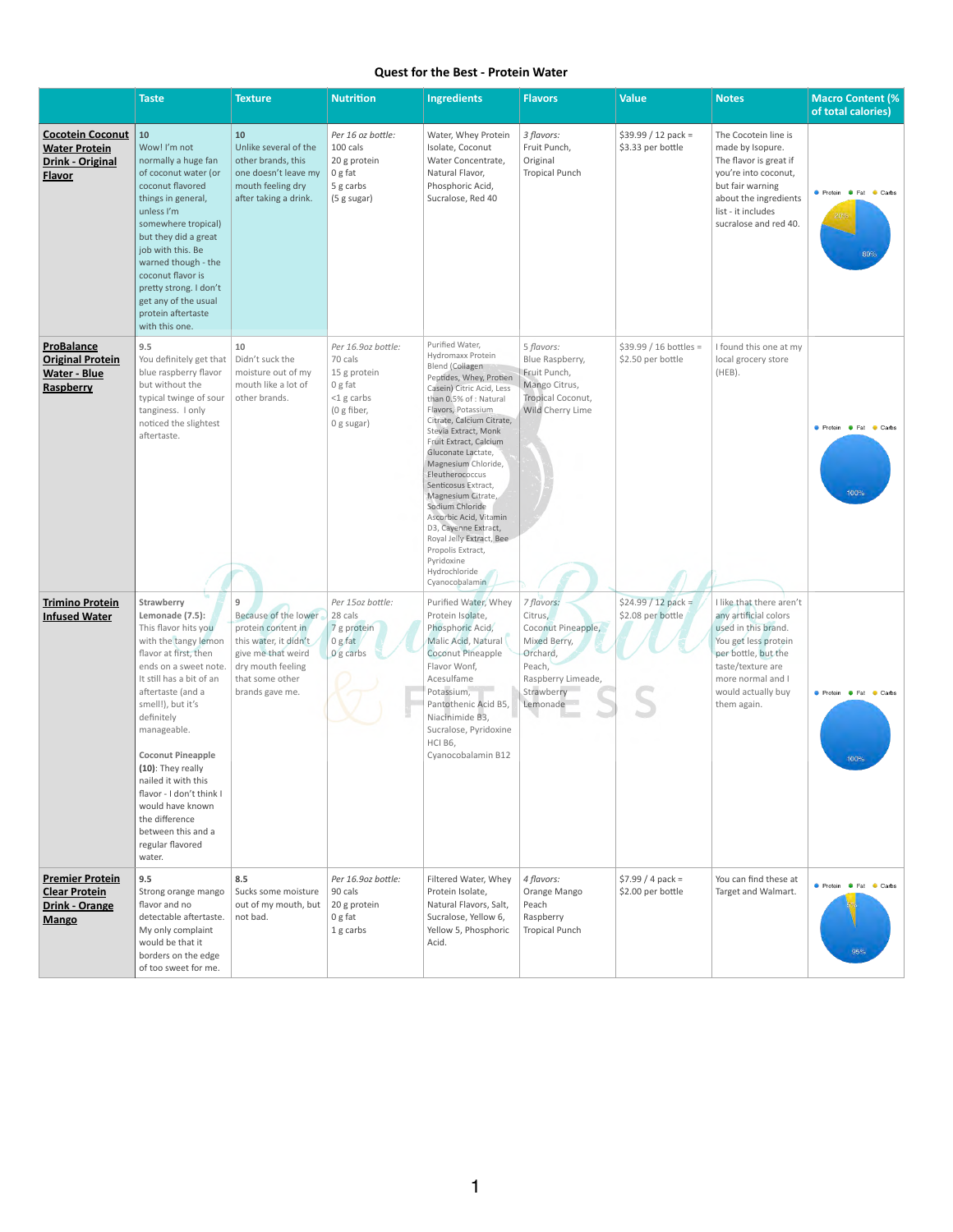|                                                                             | <b>Taste</b>                                                                                                                                                                                                                                                                                                                                                                                                                                                                                                                                                  | <b>Texture</b>                                                                                                                                                                                               | <b>Nutrition</b>                                                                                                     | <b>Ingredients</b>                                                                                                                                                                                                          | <b>Flavors</b>                                                                                                 | <b>Value</b>                                   | <b>Notes</b>                                                                                                                      | <b>Macro Content (%</b><br>of total calories)            |
|-----------------------------------------------------------------------------|---------------------------------------------------------------------------------------------------------------------------------------------------------------------------------------------------------------------------------------------------------------------------------------------------------------------------------------------------------------------------------------------------------------------------------------------------------------------------------------------------------------------------------------------------------------|--------------------------------------------------------------------------------------------------------------------------------------------------------------------------------------------------------------|----------------------------------------------------------------------------------------------------------------------|-----------------------------------------------------------------------------------------------------------------------------------------------------------------------------------------------------------------------------|----------------------------------------------------------------------------------------------------------------|------------------------------------------------|-----------------------------------------------------------------------------------------------------------------------------------|----------------------------------------------------------|
| <b>Dymatize ISO100</b><br><b>Protein Drink</b>                              | Blue Raspberry (7): If   8<br>you don't like overly<br>tangy blue raspberry,<br>this one might be for<br>you. I think the slight<br>sweetness of this one<br>makes it fade out to<br>the protein aftertaste<br>more quickly.<br>Grape (9): Pretty solid<br>grape flavor with<br>more sweetness than<br>I would expect. Not<br>much aftertaste with<br>this flavor.<br>Fruit Punch (9): I'm<br>not a big fan of fruit<br>punch flavored<br>things, but they did<br>this well from what I<br>can tell. Not overly<br>sour or sweet and<br>really no aftertaste. | Gives me a bit of that<br>dry-mouth feeling<br>and some phlegm in<br>the back of my<br>throat, but otherwise,<br>nice and watery.                                                                            | Per 20oz bottle:<br>170 cals<br>40 g protein<br>0 g fat<br><1 g carbs<br>(0 g sugar)                                 | Water, Whey Protein<br>Isolate, Natural And<br>Artificial Flavors, Salt,<br>Sucralose, Phosphoric   Fruit Punch<br>Acid, Acesulfame<br>Potassium, FD&C Blue<br>1                                                            | 3 flavors:<br>Blue Raspberry,<br>Grape,                                                                        | $$39.99 / 12$ pack =<br>\$3.33 per bottle      | These are pretty solid<br>in terms of taste, but<br>I don't love the<br>ingredients list.                                         | <b>C</b> Protein <b>C</b> Fat<br>$\bullet$ Carbs<br>100% |
| <b>Fizzique Sparkling</b><br><b>Protein Water</b>                           | Strawberry<br>Watermelon (7.5)<br>The flavor starts off<br>pretty tangy but<br>there's a hint of<br>watermelon. There's<br>just enough<br>sweetness but not<br>really any strawberry<br>flavor and it ends<br>with a whey<br>aftertaste.<br><b>Tropical Limon (8)</b><br>Good lemon lime<br>flavor with some nice<br>sweetness at the end<br>and only a tiny bit of<br>whey aftertaste.                                                                                                                                                                       | 8.5<br>The carbonation<br>really helps with<br>some of the issues<br>that comes with a lot<br>of the other brands. I<br>did find myself<br>getting some phlegm<br>in the back of my<br>throat while drinking | Per 12oz can:<br>90 cals<br>20 g protein<br>0 g fat<br>1 g carbs<br>(0 g fiber,<br>0 g sugar)                        | <b>Filtered Carbonated</b><br>Water, Hydrolyzed<br>Whey Protein Isolate,<br>Phosphoric Acid,<br>Natural Flavors, Malic   Tropical Limon<br>Acid, Citric Acid,<br>Coffee Extract,<br>Sucralose.                              | 3 flavors:<br>Pomegranate Punch,<br>Strawberry<br>Watermelon,                                                  | $$35.97 / 12 \text{ cans} =$<br>\$3.00 per can | Don't expect this one<br>to be soda-like or<br>sparkling water-like.<br>It's closer to an<br>energy drink, but not<br>as pungent. | $\bullet$ Fat<br>$\bullet$ Carbs<br><b>•</b> Protein     |
| Optimum<br><b>Nutrition Protein</b><br><b>Water - Icy Blue</b><br>Raspberry | 7.5<br>It hits you with that<br>classic blue raspberry<br>candy flavor and<br>tang, but then fades<br>out to that same<br>aftertaste that several<br>other protein waters<br>suffer from.                                                                                                                                                                                                                                                                                                                                                                     | 9<br>ON did a good job<br>with preventing that<br>"suck the moisture<br>out of your mouth"<br>effect with this one.<br>You still get it a slight<br>bit, but not badly.                                      | Per 16oz bottle:<br>90 cals<br>20 g protein<br>0 g fat<br>2 g carbs                                                  | Water; Whey Protein<br>Isolate; Malic Acid;<br>Phosphoric Acid;<br>Natural and Artificial<br>Flavor; Potassium<br>Sorbate and<br>Potassium Benzoate<br>(as Preservatives);<br>Sucralose;<br>Acesulfame<br>Potassium; Blue 1 | 2 flavors:<br>Icy Blue Raspberry<br><b>Tropical Fruit Punch</b>                                                | $$35.88 / 12$ pack =<br>\$2.99 per bottle      | Similar to some other<br>options, this one is<br>pretty solid in terms<br>of taste, but I don't<br>love the ingredients<br>list.  | • Protein<br>$\bullet$ Fat<br>$\bullet$ Carbs<br>91%     |
| <b>Vital Proteins</b><br><b>Collagen Water -</b><br>Strawberry<br>Lemon     | 6.5<br>This is a bit of a<br>different kind of<br>protein water in that<br>the flavor is really just<br>a *hint* instead of<br>full on flavor. That<br>said, I get the tang of<br>the lemon and can<br>tell there's something<br>sweet dampening the<br>tang, but I couldn't<br>really pick out the<br>strawberry. The great<br>thing about using<br>collagen instead of<br>whey is that there's<br>no aftertaste!                                                                                                                                            | 10<br>Wet like water, no<br>weird textures to<br>speak of.                                                                                                                                                   | Per 12 oz bottle:<br>60 cals<br>10 g protein<br>0 g fat<br>4 g carbs<br>(3 g sugar,<br>includes 0 g added<br>sugars) | Collagen peptides<br>(bovine), reverse<br>osmosis filtered<br>water, strawberry<br>juice, lemon juice,<br>monk fruit extract                                                                                                | 5 flavors:<br><b>Blackberry Hibiscus</b><br><b>Blueberry Mint</b><br>Lemon<br>Lemon Ginger<br>Strawberry Lemon | $$20.00 / 4$ pack =<br>\$5.00 per bottle       | This brand is quite<br>expensive, so I don't<br>think I'd buy it again.                                                           | <b>Protein # Fat</b><br>Carbs<br>71%                     |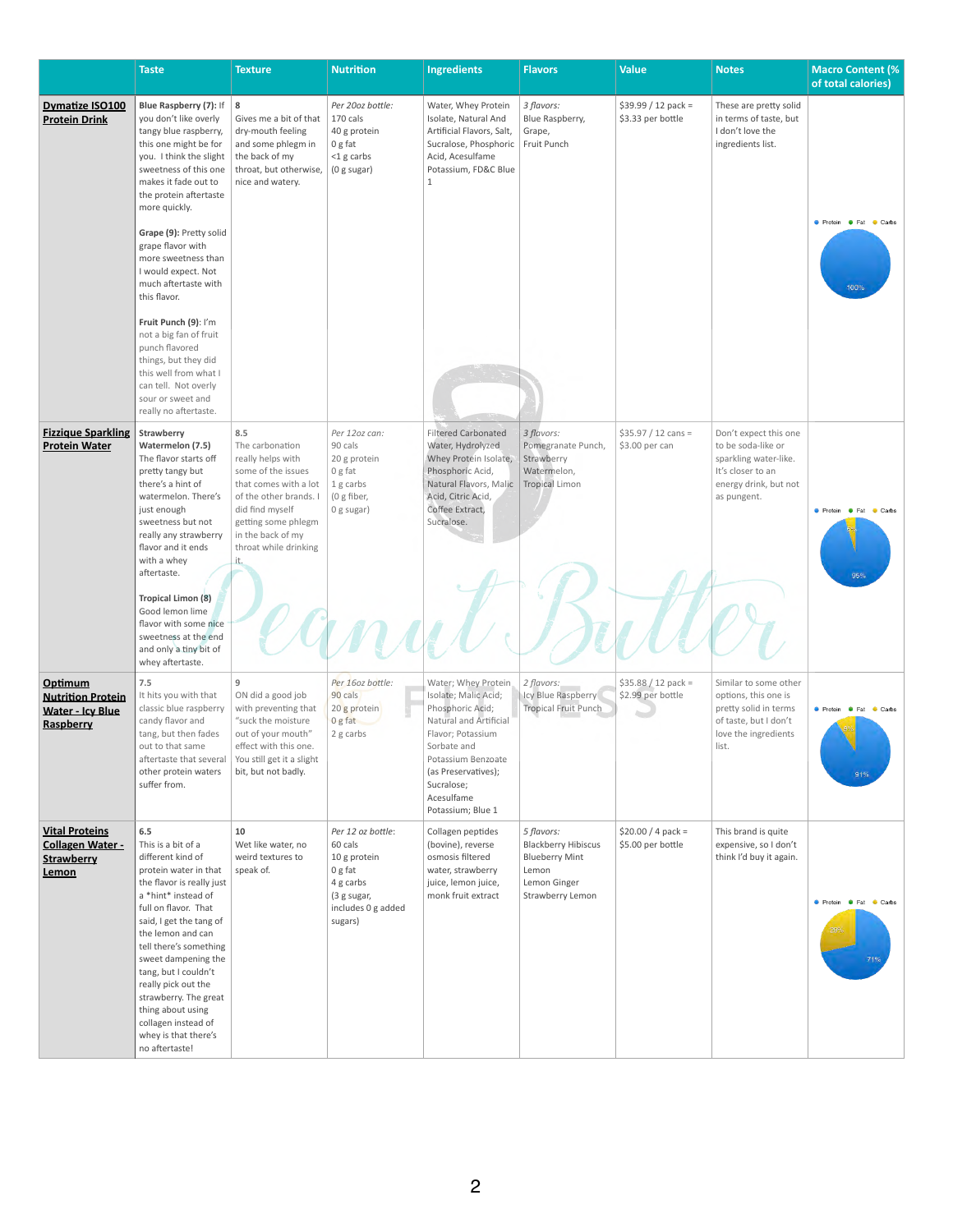|                                                                           | <b>Taste</b>                                                                                                                                                                                                                                  | <b>Texture</b>                                                                                                                                                             | <b>Nutrition</b>                                                                                    | <b>Ingredients</b>                                                                                                                                                                                                                                                                                                                                                                                                                         | <b>Flavors</b>                                                                                                     | <b>Value</b>                             | <b>Notes</b>                                                                                                                                                                                                                | <b>Macro Content (%)</b><br>of total calories)       |
|---------------------------------------------------------------------------|-----------------------------------------------------------------------------------------------------------------------------------------------------------------------------------------------------------------------------------------------|----------------------------------------------------------------------------------------------------------------------------------------------------------------------------|-----------------------------------------------------------------------------------------------------|--------------------------------------------------------------------------------------------------------------------------------------------------------------------------------------------------------------------------------------------------------------------------------------------------------------------------------------------------------------------------------------------------------------------------------------------|--------------------------------------------------------------------------------------------------------------------|------------------------------------------|-----------------------------------------------------------------------------------------------------------------------------------------------------------------------------------------------------------------------------|------------------------------------------------------|
| <b>Ready Nutrition</b><br><b>Protein Infused</b><br><b>Water</b>          | Black Cherry (8): You<br>can really smell the<br>black cherry flavor<br>and it comes through<br>pretty well in the<br>drink. It also works<br>to cover up the<br>protein aftertaste<br>really well.<br>Blueberry (5):<br>Not much to speak of | 8<br>Similar to Dymatize,<br>this one gives me a<br>bit of that dry-mouth<br>feeling and some<br>phlegm in the back of<br>my throat, but<br>otherwise, nice and<br>watery. | Per 16.9 oz bottle:<br>70 cals<br>15 g protein<br>0 g fat<br>1 g carbs<br>(0 g fiber,<br>0 g sugar) | Filtered Water, Whey<br>Protein Isolate, Citric<br>Acid, Natural Flavors,<br>Stevia Extract, Fruit<br>and Vegetable Juice<br>(Color)                                                                                                                                                                                                                                                                                                       | 6 flavors:<br>Black Cherry,<br>Blueberry,<br>Cotton Candy Grape,<br>Lemon Ice,<br>Orange Mango,<br>Pink Grapefruit | $$14.99 / 6$ pack =<br>\$2.50 per bottle | You can buy a variety<br>pack with all 6 flavors<br>from Amazon for \$15<br>or you can buy a 12<br>pack of your favorite<br>flavor for \$24.                                                                                |                                                      |
|                                                                           | in terms of blueberry<br>flavor. All I really got<br>was some tanginess<br>and that protein<br>aftertaste.                                                                                                                                    |                                                                                                                                                                            |                                                                                                     |                                                                                                                                                                                                                                                                                                                                                                                                                                            |                                                                                                                    |                                          |                                                                                                                                                                                                                             |                                                      |
|                                                                           | <b>Cotton Candy Grape</b><br>(6): As you might<br>expect, this one is<br>seriously sweet. It<br>really does have<br>some cotton candy<br>flavor and the<br>sweetness almost<br>masks the protein<br>aftertaste.                               |                                                                                                                                                                            |                                                                                                     |                                                                                                                                                                                                                                                                                                                                                                                                                                            |                                                                                                                    |                                          |                                                                                                                                                                                                                             | ● Protein ● Fat ● Carbs                              |
|                                                                           | Lemon Ice (6.5): The<br>lemon flavor is a little<br>watered down, but it<br>maintains a tanginess<br>throughout. The<br>lemon does fade into<br>a protein aftertaste<br>though.                                                               |                                                                                                                                                                            |                                                                                                     |                                                                                                                                                                                                                                                                                                                                                                                                                                            |                                                                                                                    |                                          |                                                                                                                                                                                                                             | 94%                                                  |
|                                                                           | Orange Mango (8):<br>Flavor comes through<br>really well here, but I<br>wouldn't have<br>guessed it was orange<br>mangojust<br>something tropical<br>and tempered with<br>sweetness.                                                          |                                                                                                                                                                            |                                                                                                     |                                                                                                                                                                                                                                                                                                                                                                                                                                            |                                                                                                                    |                                          |                                                                                                                                                                                                                             |                                                      |
|                                                                           | Pink Grapefruit (7.5):<br>If you like grapefruit<br>flavored things, this<br>one is solid. Tangy<br>but sweet (and I think<br>I detected some floral<br>notes?), it maintains<br>its flavor with barely<br>any aftertaste.                    |                                                                                                                                                                            |                                                                                                     |                                                                                                                                                                                                                                                                                                                                                                                                                                            |                                                                                                                    |                                          |                                                                                                                                                                                                                             |                                                      |
| <b>Neuro Protein</b><br>Lifestyle<br>Beverage -<br><b>Watermelon Mint</b> | I'm not sure if I'm just   Similar to Trimino,<br>not a big fan of this<br>particular flavor, but<br>it seems a little weak<br>to me. On the plus<br>side, there's really no<br>aftertaste that I<br>noticed.                                 | 9<br>this drink has a lower<br>protein content, so<br>they likely have an<br>easier time with<br>avoiding the dry-<br>mouth effect.                                        | Per 14.5 oz bottle:<br>50 cals<br>10 g protein<br>0 g fat<br>2 g carbs<br>(5 g fiber,<br>2 g sugar) | Reverse Osmosis<br>Filtered Water,<br>Collagen Peptides<br>(Fish), Resistant<br>Maltodextrin<br>(Fibersol-2 Fiber),<br>Organic Cane Sugar,<br>Natural Flavors, Citric<br>Acid, Malic Acid,<br>Sucralose, Aloe Vera<br>Inner Leaf Gel,<br>Sodium Benzoate &<br>Potassium Sorbate (to<br>Preserve Freshness),<br>Ascorbic Acid, Zinc<br>Gluconate, Bamboo<br>Extract (Silica),<br>Selenium Amino Acid<br>Chelate, Biotin,<br>Ergocalciferol. | 2 flavors:<br>Cherry Vanilla<br>Watermelon Mint                                                                    | $$9.95 / 12$ pack =<br>\$0.83 per bottle | No, I didn't make a<br>typo on the nutrition<br>infomaybe the<br>company did?!? It<br>really does say each<br>bottle has only 2<br>grams of carbs, but<br>there are 5 grams of<br>fiber AND 2 grams of<br>sugar per bottle. | <b>O</b> Protein <b>C</b> Fat<br>Carbs<br>17%<br>83% |

3